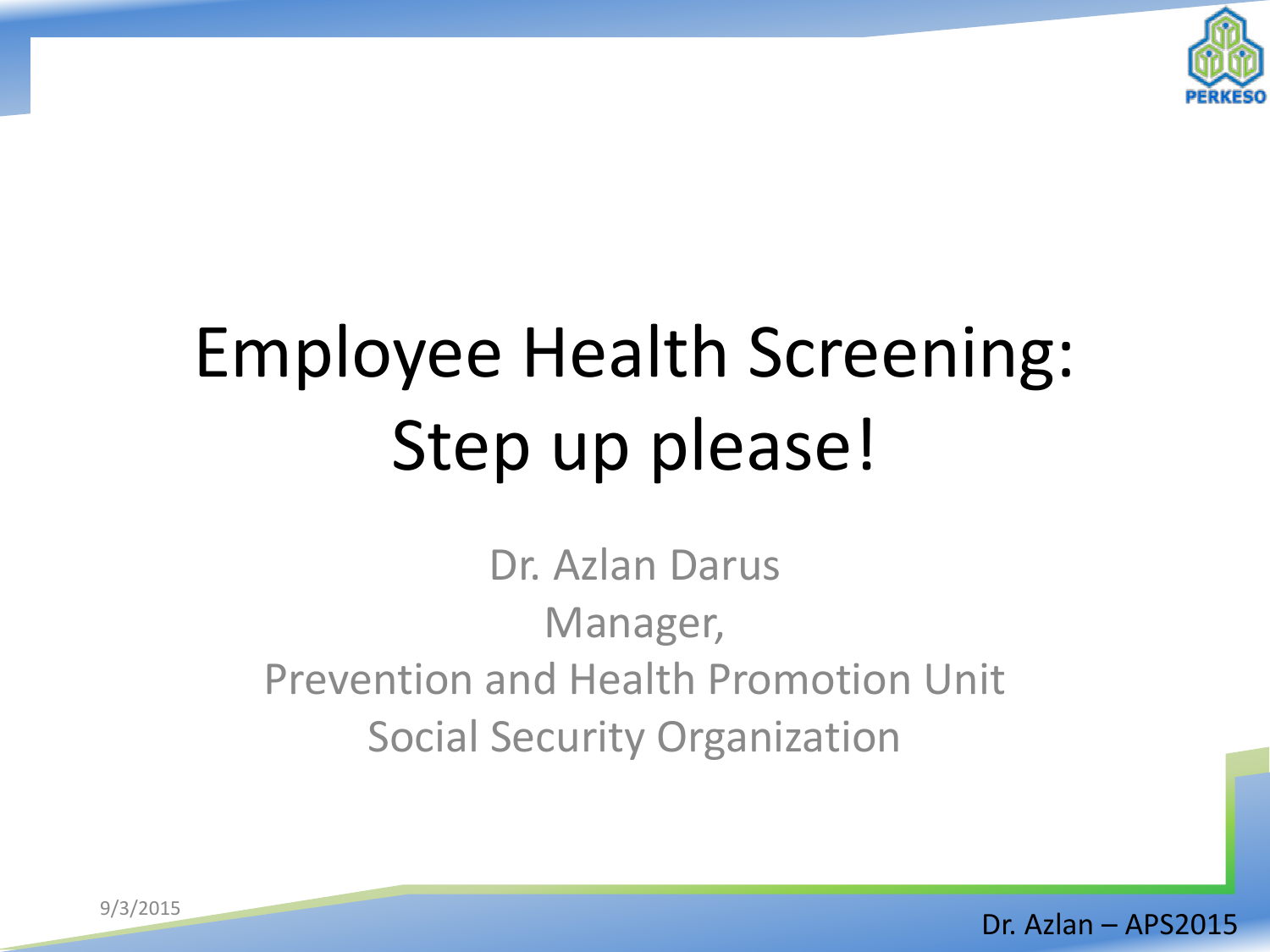

#### **Invalidity Pension**

**INVALIDITY PENSION BENEFIT REPORTED FOR NCD CASES YEAR 2000 - 2014**



**TOTAL** 

• **Between 35-49% of claims for Invalidity Pension benefit reported were due communicable diseases.** 

9/3/2015 2 Dr. Azlan – APS2015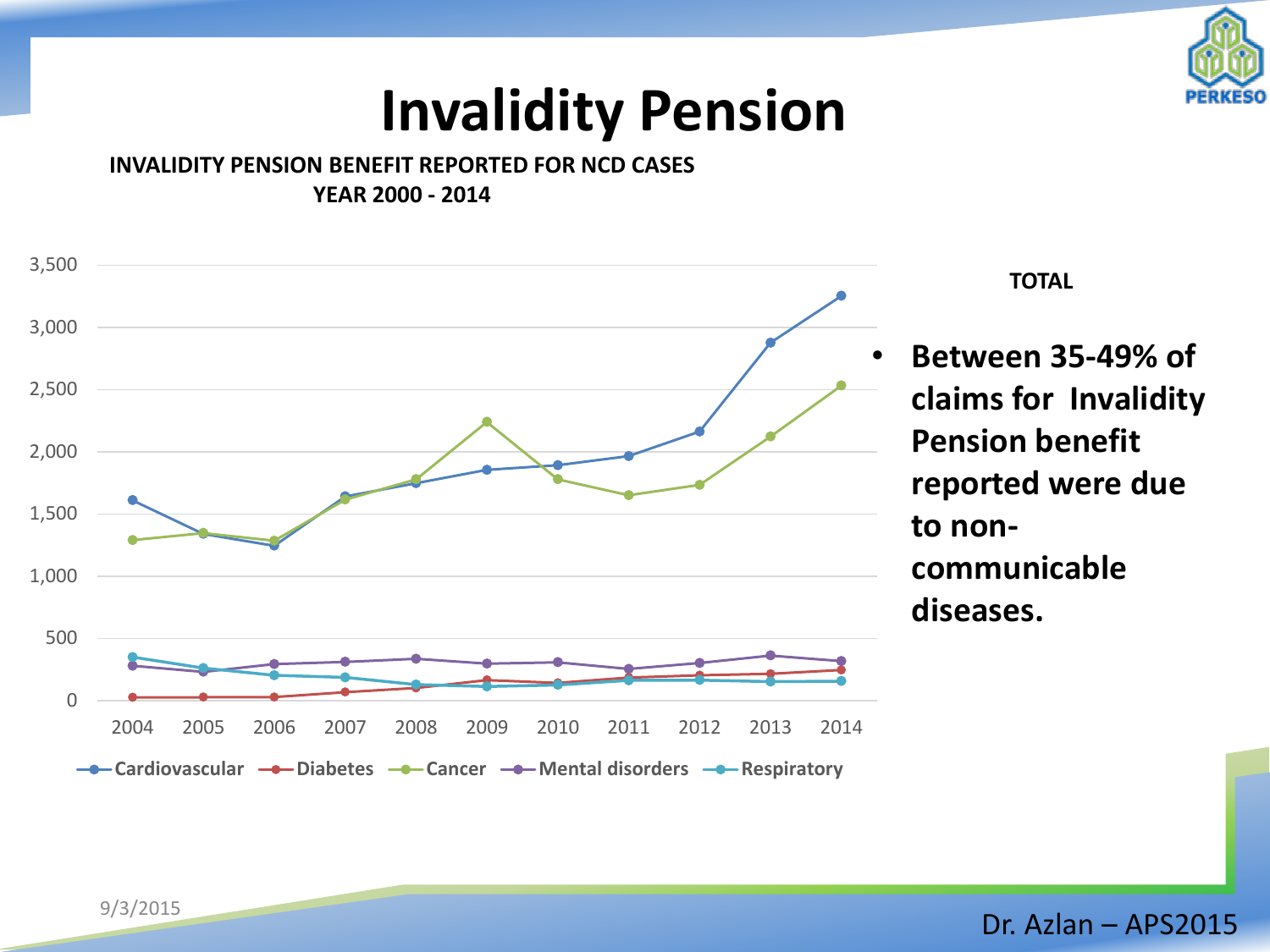

#### **Survivors Pension**

**SURVIVORS PENSION BENEFIT REPORTED FOR NCD CASES: YEAR 2000 - 2014**



e<br>
9/3/2015 **Dr. Azlan – APS2015**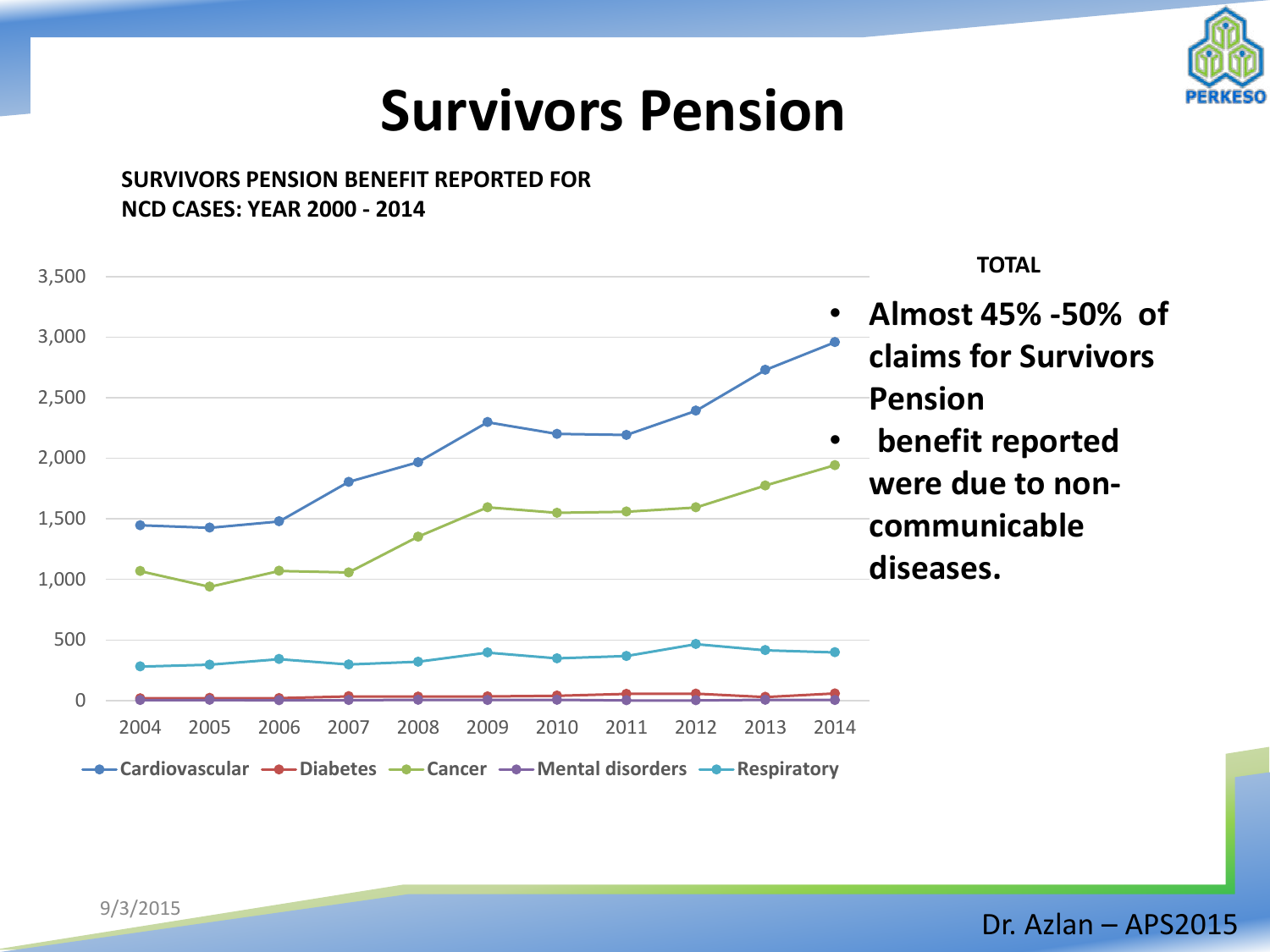### The cost of non-communicable diseases

Table ES1 Estimates of lost GDP from NCD deaths, absenteeism and presenteeism, six APEC economies, to 2030

|                 | 2010        | 2015  | 2020               | 2025   | 2030   |
|-----------------|-------------|-------|--------------------|--------|--------|
|                 |             |       | (\$billion)        |        |        |
| Australia       | 51.9        | 59.3  | 67.0               | 75.4   | 84.7   |
| China           | 209.5       | 270.6 | 336.1              | 410.2  | 485.7  |
| <b>Malaysia</b> | <b>11.5</b> | 16.3  | 22.5               | 30.4   | 40.3   |
| Peru            | 7.3         | 9.6   | 12.5               | 15.9   | 20.0   |
| Philippines     | 10.6        | 14.4  | 19.0               | 24.7   | 31.6   |
| <b>USA</b>      | 779.9       | 872.2 | 963.0              | 1051.5 | 1142.6 |
|                 |             |       | (share of GDP – %) |        |        |
| Australia       | 4.5         | 4.7   | 4.8                | 4.8    | 4.9    |
| China           | 3.5         | 3.8   | 4.0                | 4.2    | 4.3    |
| <b>Malaysia</b> | 4.6         | 4.7   | 4.9                | 5.0    | 6.1    |
| Peru            | 4.9         | 5.1   | 5.2                | 5.3    | 5.4    |
| Philippines     | 5.3         | 5.5   | 5.6                | 5.7    | 5.8    |
| <b>USA</b>      | 5.2         | 5.4   | 5.5                | 5.5    | 5.5    |

Source: VISES estimates.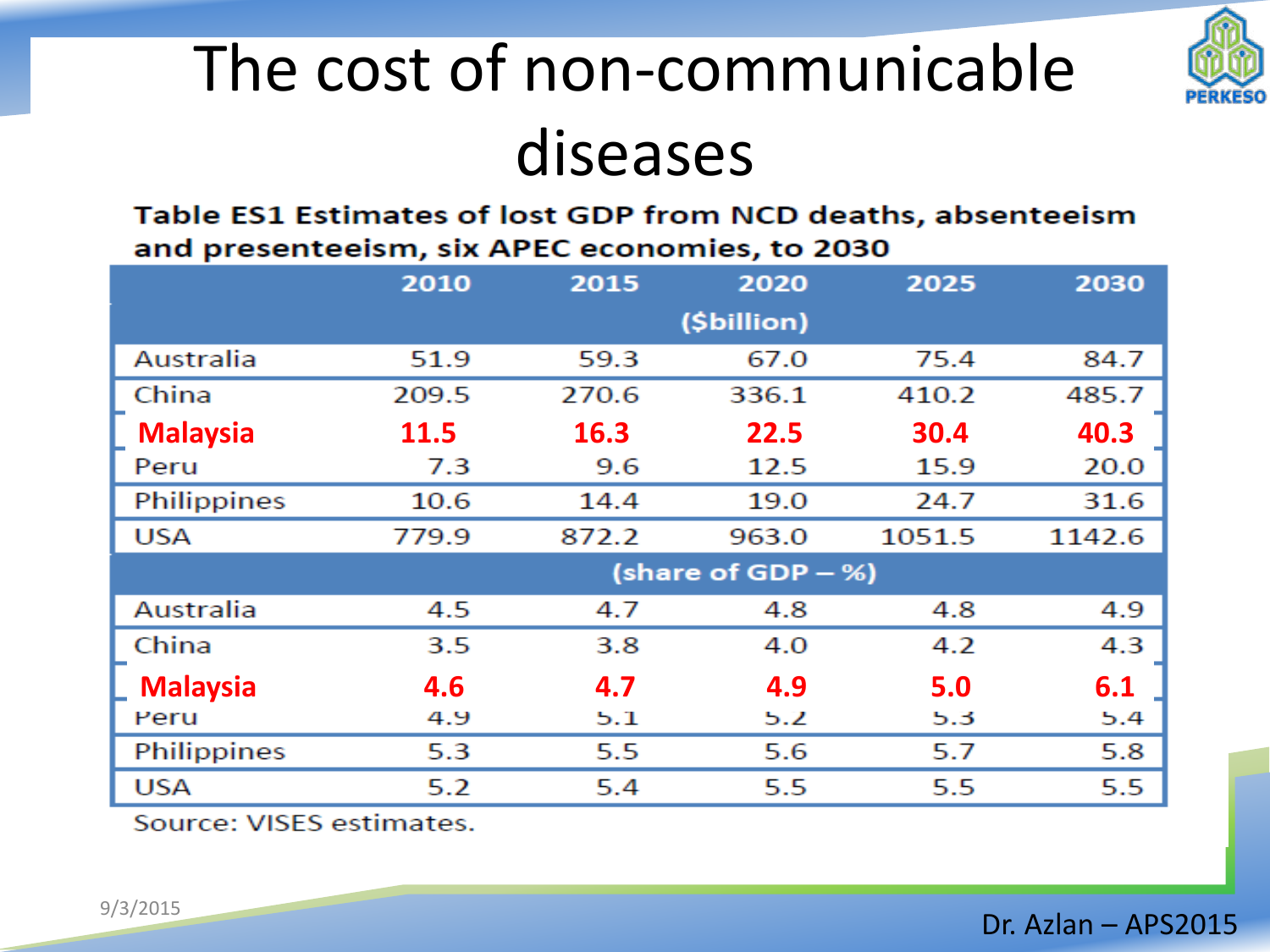

#### **Cost of Invalidity Pension Benefit (SOCSO)**

**Total Payment for Invalidity Benefit and Estimated Total Payment due to NCD, 2008 - 2014**



e<br>
9/3/2015 **Dr. Azlan – APS2015**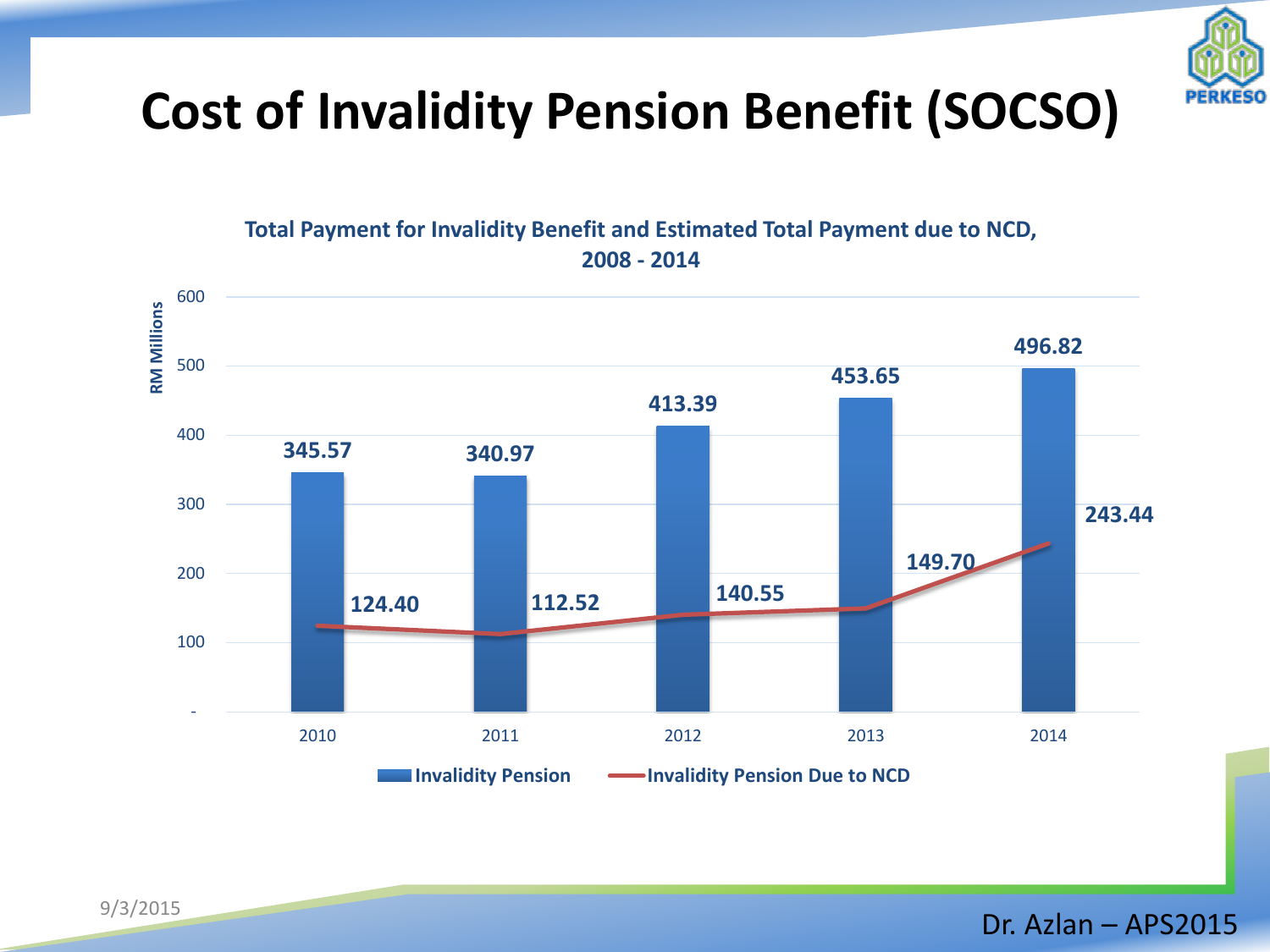

#### **Cost of Survivors Pension Benefit (SOCSO)**

**Total Payment for Survivors Benefit Pension and Estimated Total Payment due to NCD, 2008 - 2014**



e<br>
9/3/2015 **1. Dr. Azlan – APS2015**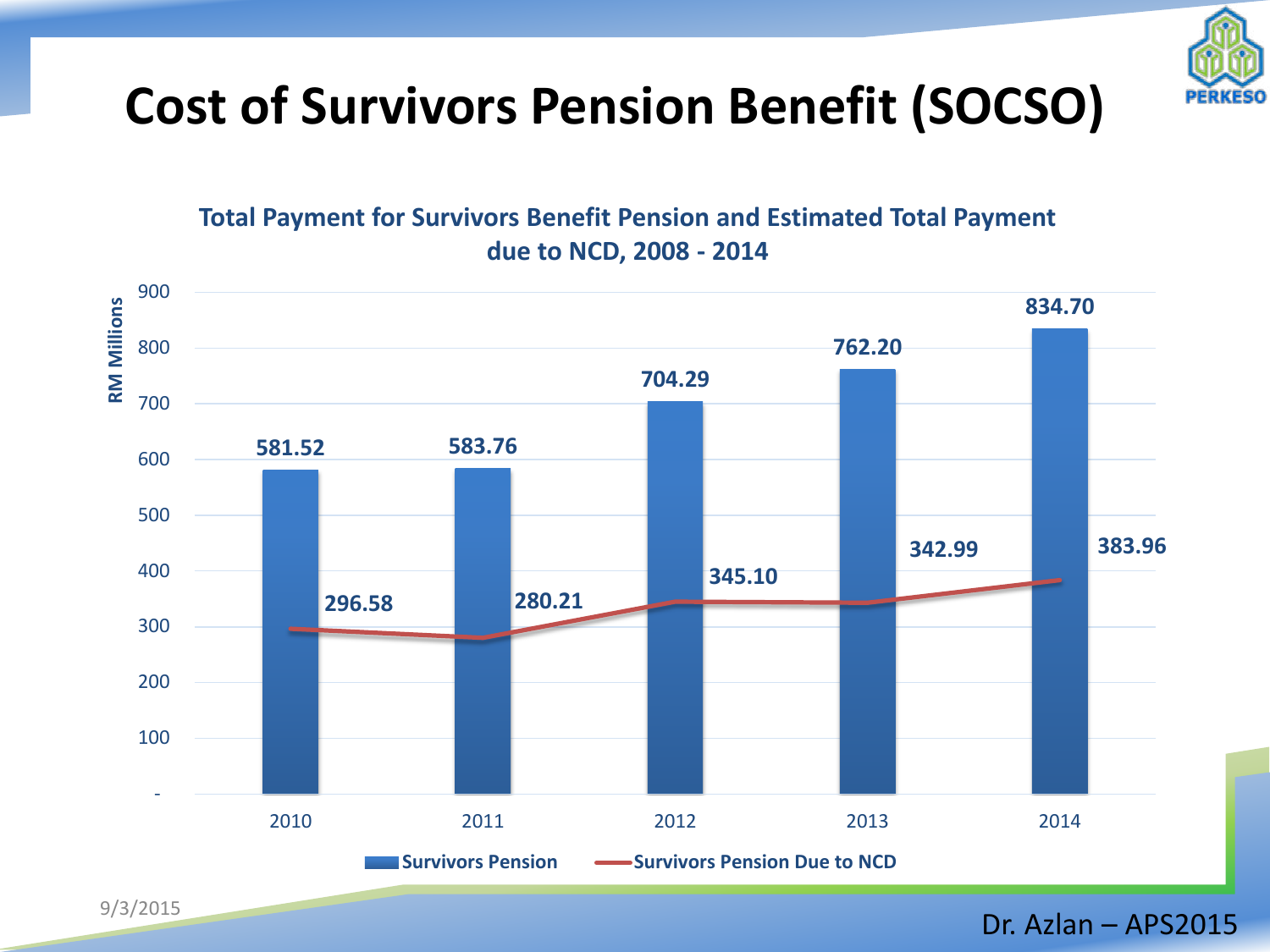

# Health screening

- Intended to reduce morbidity and prolong life
	- Possible benefits
		- Preventive treatment reducing morbidity and mortality
		- Detection of precursors of disease e.g cervical dysplasia
		- Detection of sign and symptoms of manifest disease otherwise not considered important
		- Some may improve lifestyle following screening and counselling

*Lasse T Krogsbøll , Karsten Juhl Jørgensen , Christian Grønhøj Larsen, Peter C Gøtzsche ; BMJ 2012;345:e7191 doi: 10.1136/bmj.e7191* 

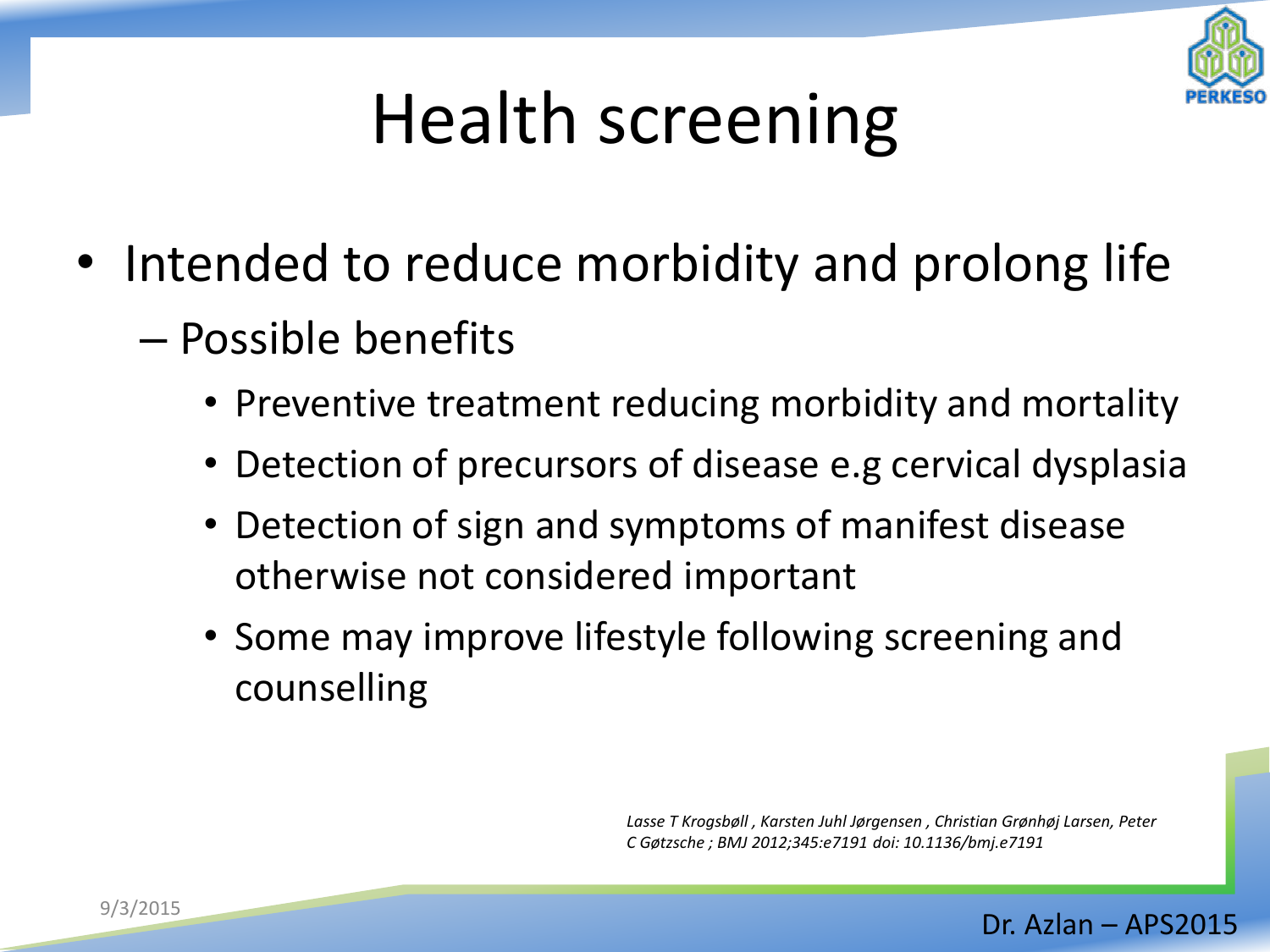

# General Health Screening

- In the UK, publicly funded NHS check programme in 2009.
	- Full implementation in England in 2013

**Free NHS Health Check NHS** Helping you prevent heart disease, stroke,

9/3/2015 **1.2 Dr. Azlan – APS2015**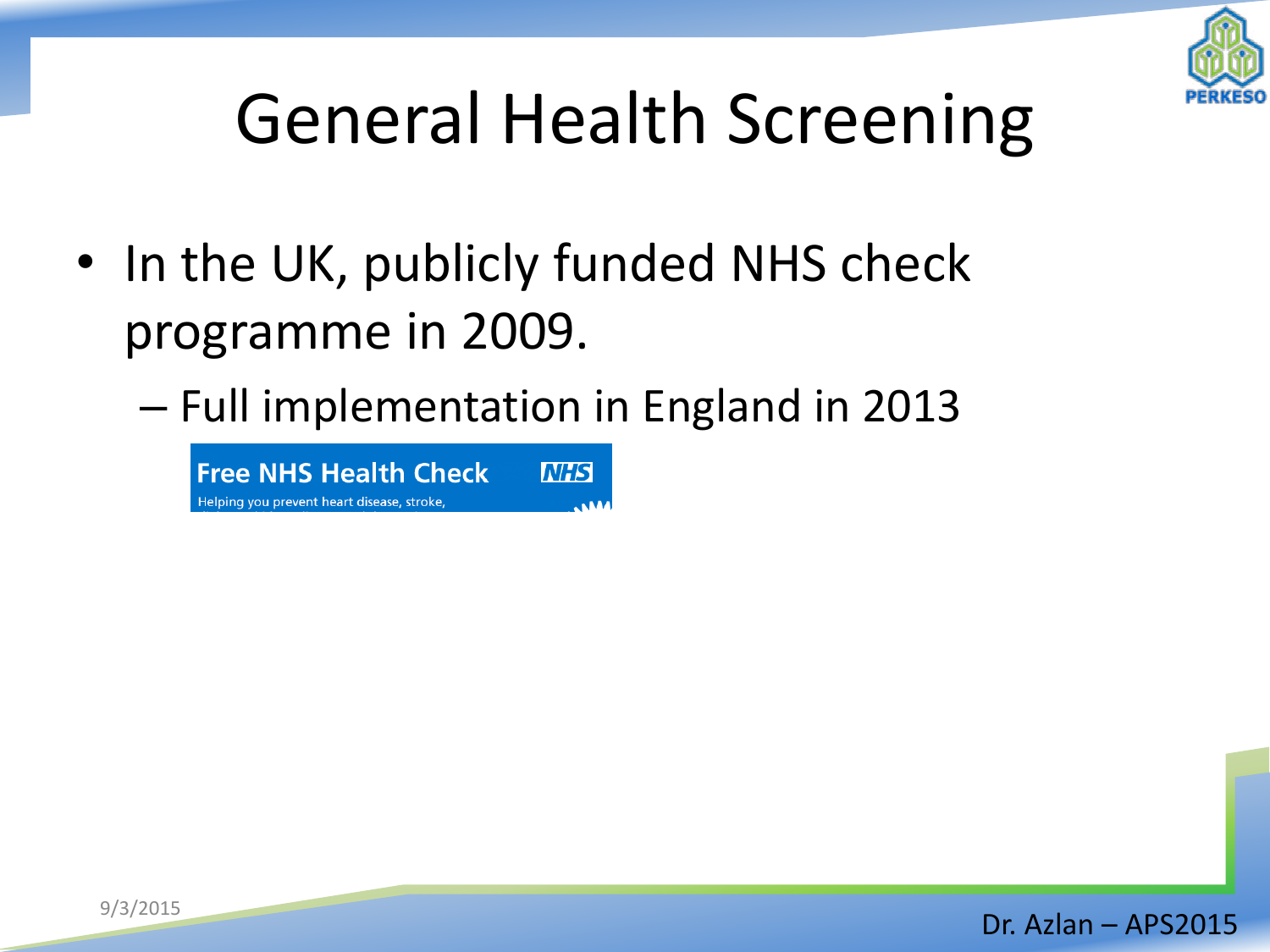

# General Health Screening

- In Japan; nationwide health screening programme targeting metabolic syndrome since April 2008.
	- Screening and risk based counselling
	- Raise public awareness on metabolic diseased and promote better lifestyles *Kohro, Furui, Mitsutake et al. ; Int Heart J March 2008*
- In S. Korea; national screening program introduced in 1995.
	- $-$  Enhanced to "National Screening Program for Transitional Ages" in 2007
	- Target two age groups; 40 and 66 years old

*Hyun Su Kim, Dong Wook Shin, Won Chul Lee et al. ; J Korean Med Sci 2012; 27: S70-75*

#### 9/3/2015 **Dr. Azlan – APS2015**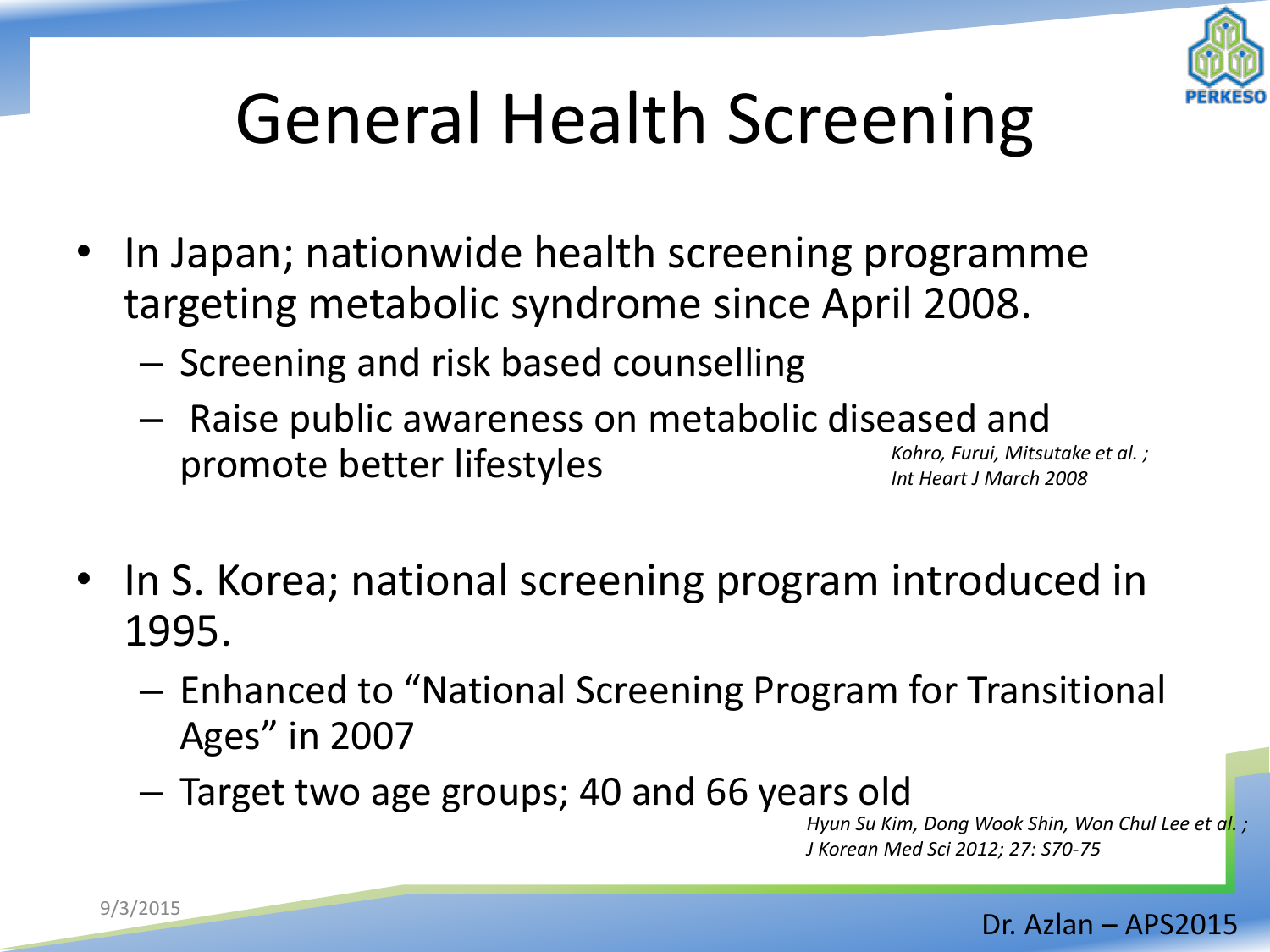

# General Health Screening

- In Singapore;
	- Integrated Screening Programme
		- nation-wide programme for Singaporeans aged 40 years and older
		- screened for diabetes, high blood pressure, high blood cholesterol, obesity and cervical cancer at registered GP clinics.
		- Subsidized screening cost; user pays for consultation
- In Malaysia;
	- Free health screening for government employees age 40 years old at government health clinics
		- Since 1969 (managerial and professionals)
		- 2003 to include all employees
		- Not mandatory, but "strongly encouraged"
	- For private employees;
		- Depends on medical benefit provided by companies
		- SOCSO Health Screening Program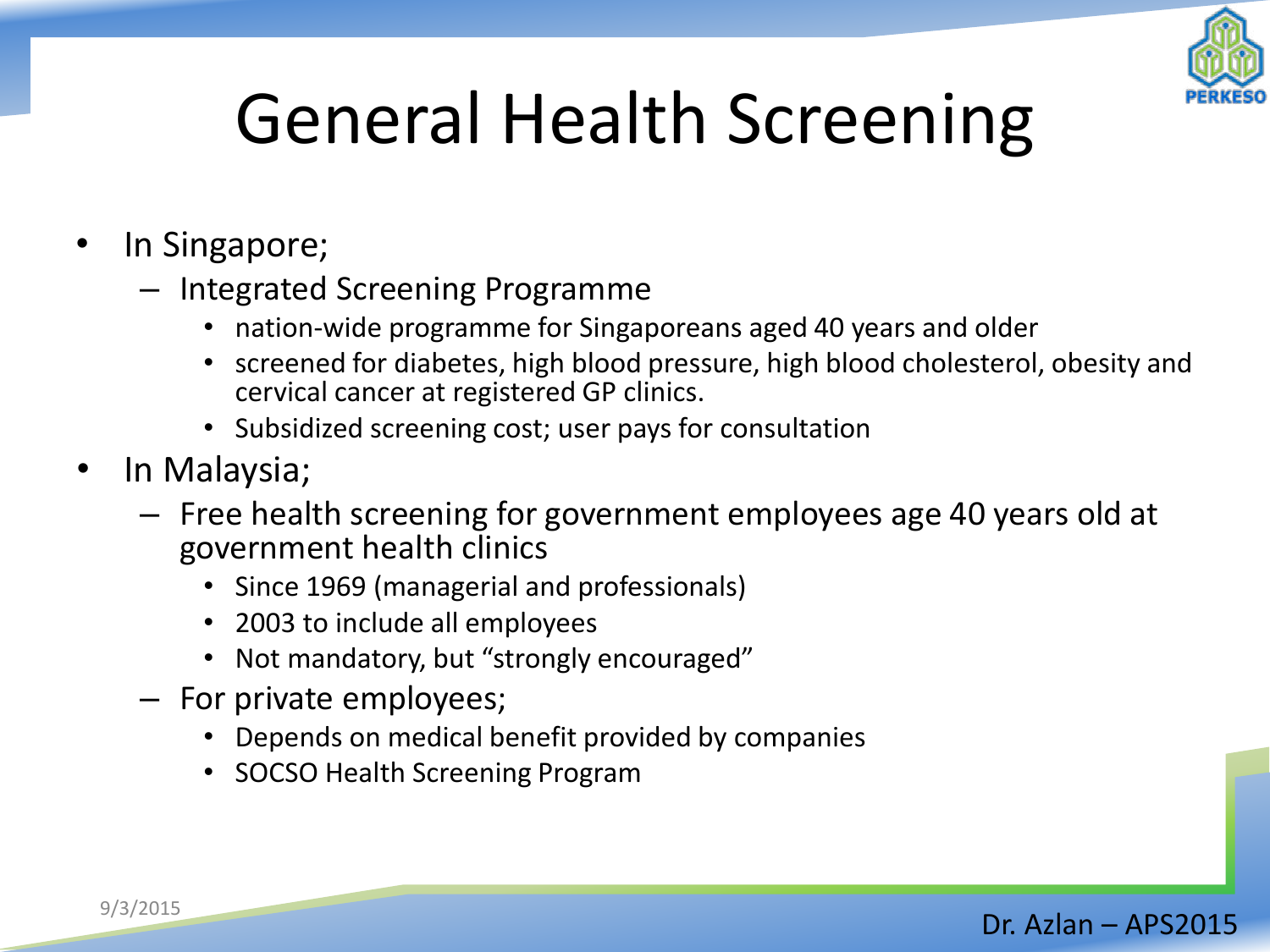

### The SOCSO Health Screening Programme

- Offered to all insured persons by SOCSO at the age 40 years old.
- As a way to provide benefit token to all active employees
- To increase insured persons awareness of noncommunicable diseases
- Promote healthy lifestyle and health empowerment via early detection and medical counseling.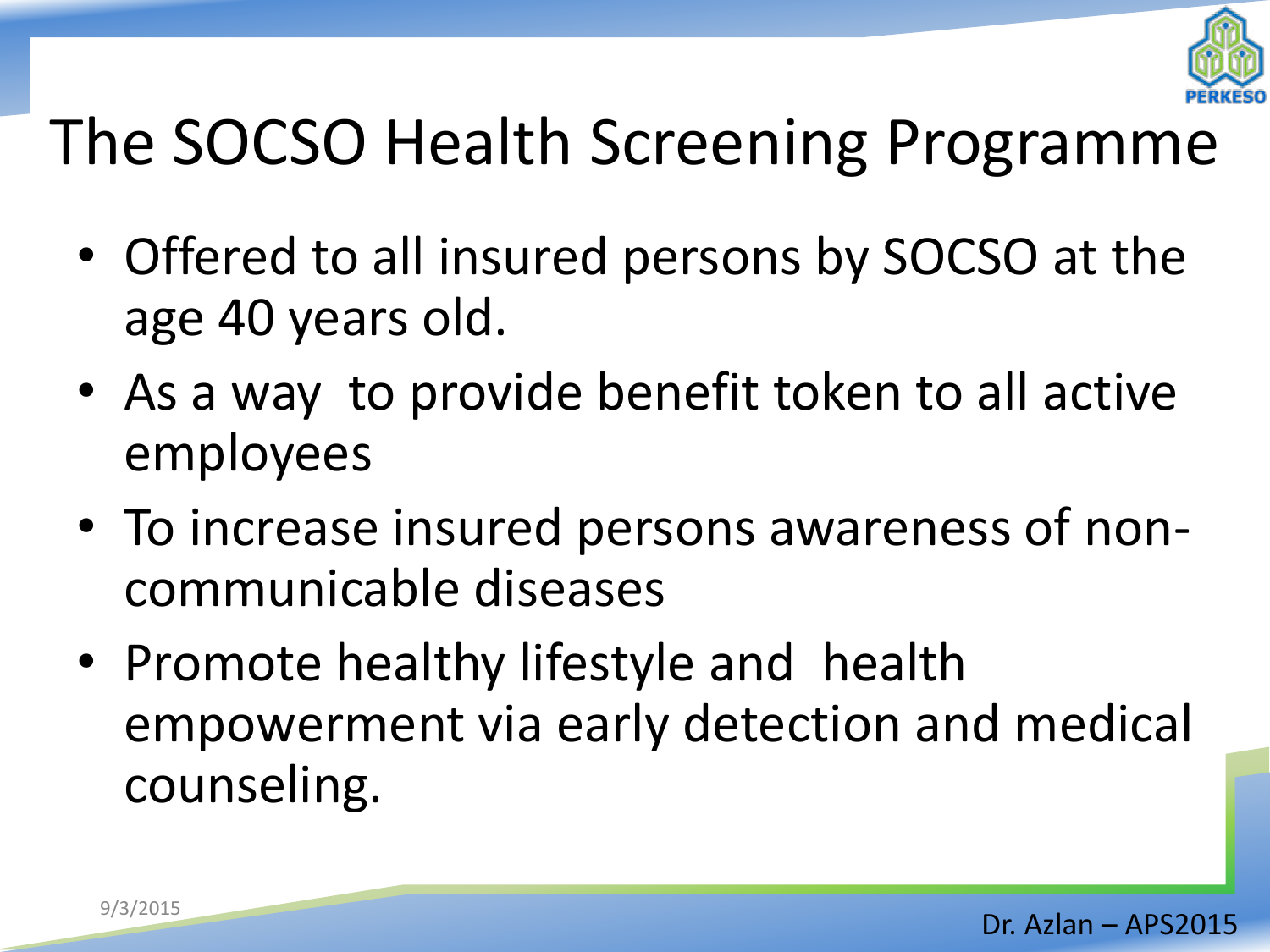



#### **ADAKAH ANDA** PENCARUM PERKESO **BERUMUR 40 TAHUN KE ATAS?**

#### **Pemeriksaan Meliputi:**

- Pemeriksaan Fizikal
- Konsultansi
- Pemeriksaan Darah
- Analisa Laporan
- Khidmat Nasihat Yang Berkaitan

**Ujian pemeriksaan:** 

- Full Blood Count
- Fasting Glucose
- Fasting Lipid Profile
- Urine FEME
- Pap Smear (Wanita Sahaja)
- Mamogram (Wanita Sahaja)
- Health Screening as a mean; not the end
	- ENABLING employees in the country to take charge of their health
		- By knowing their own health status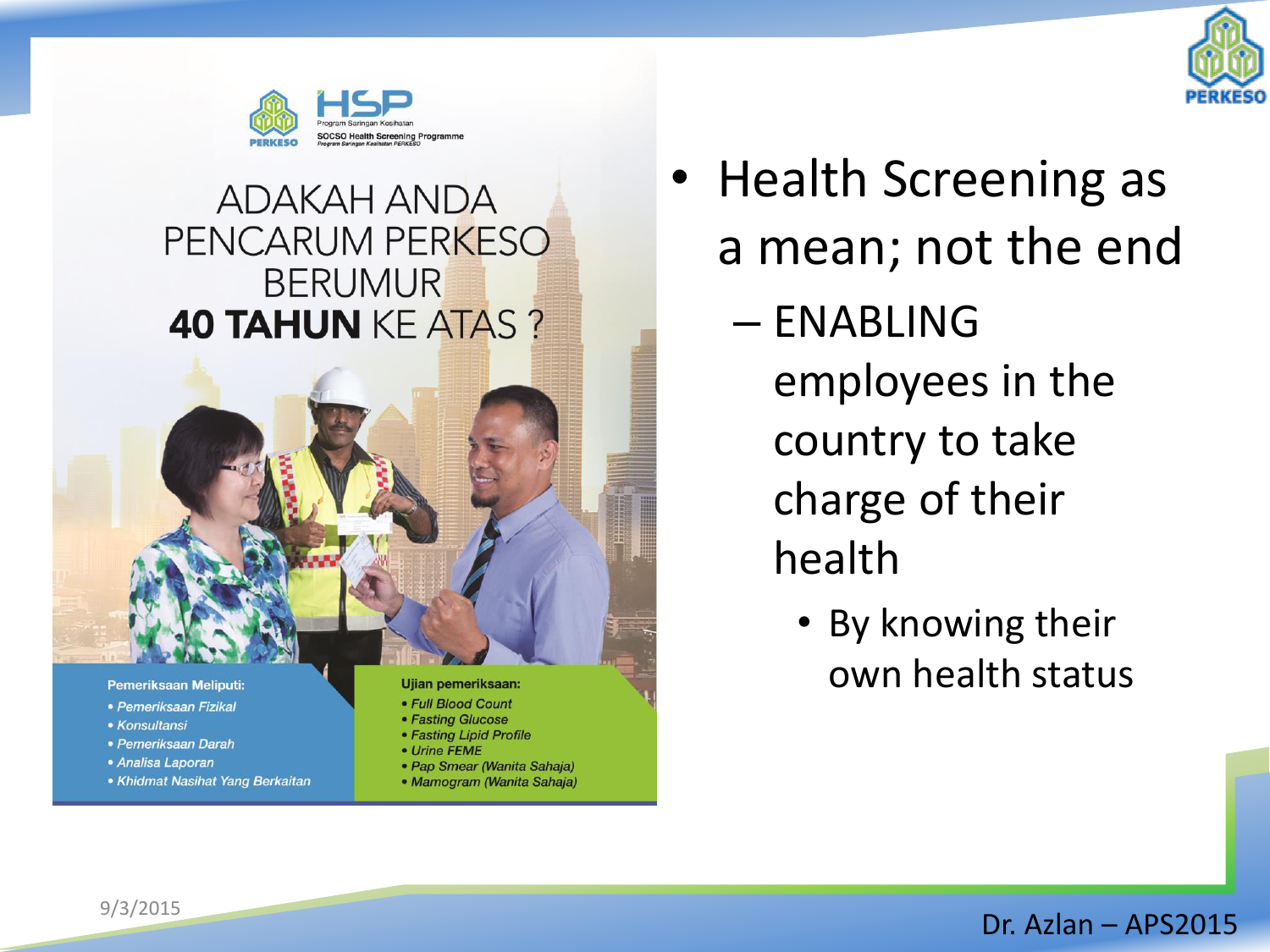

### USAGE AND TRENDS

9/3/2015 **Dr. Azlan – APS2015**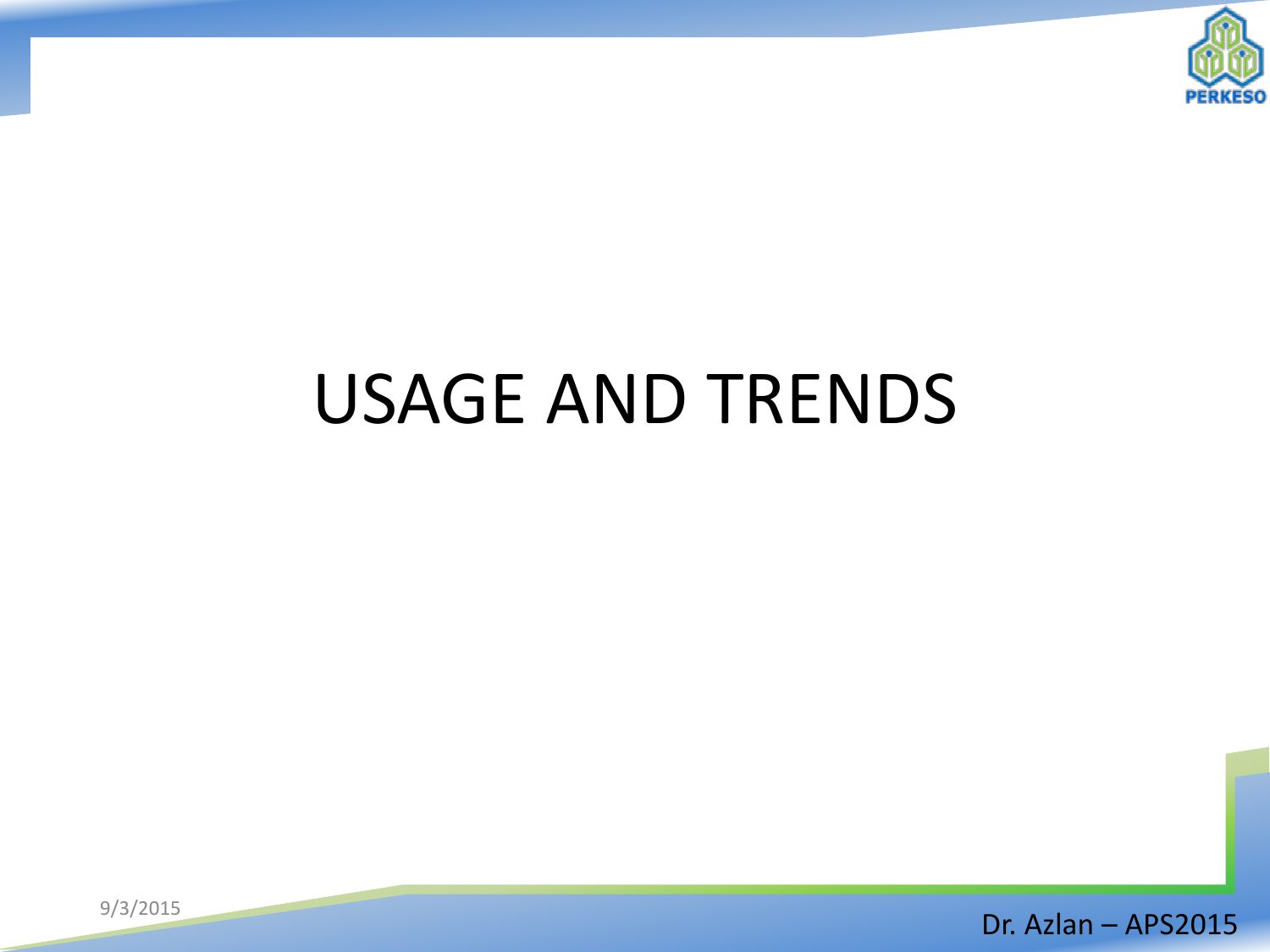

#### The SOCSO Health Screening Programme

- Roll out Jan 2013
- 2 100 000 active employees are eligible until the year 2015
- All eligible employees are invited through vouchers sent via their employers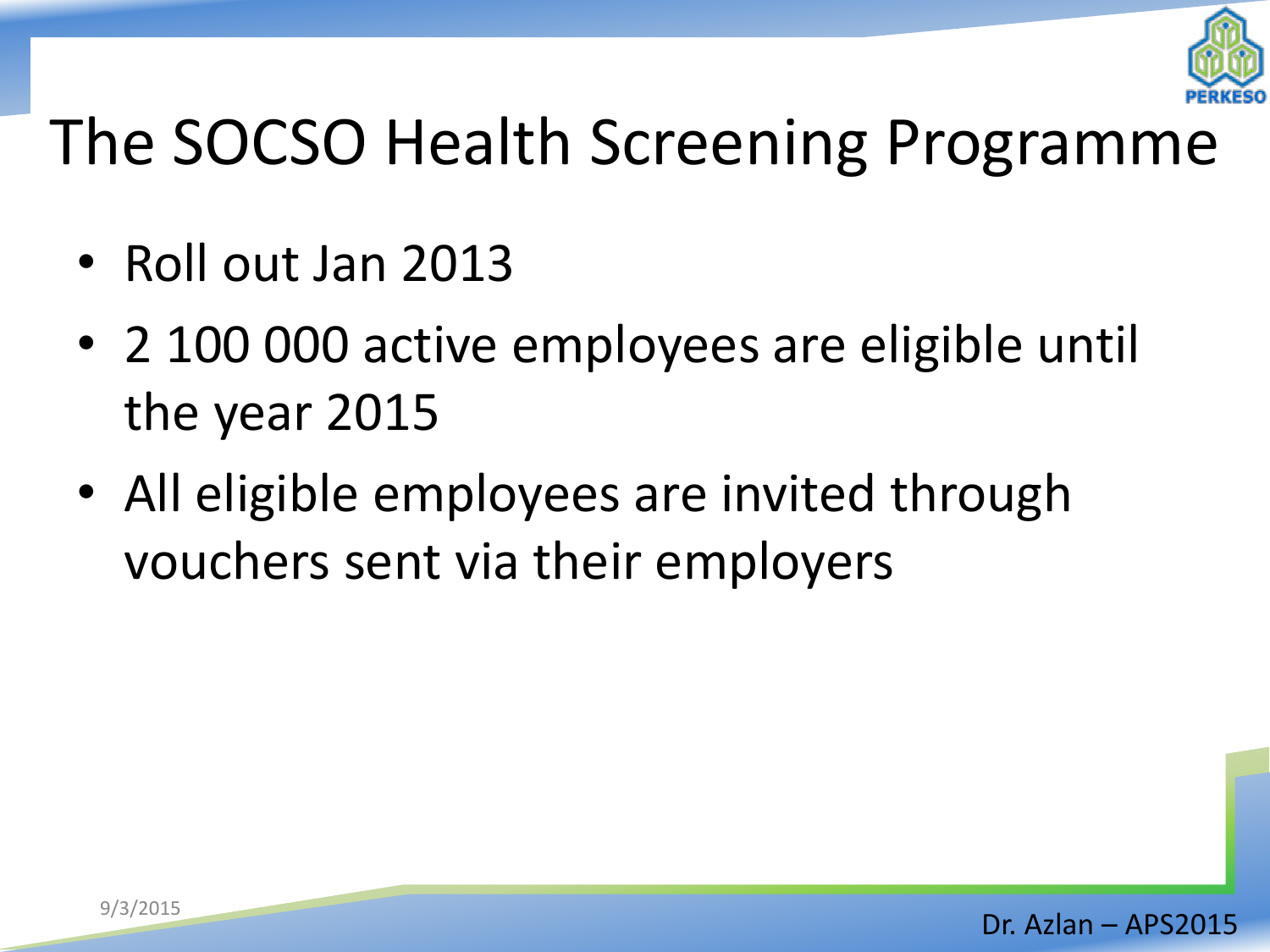

e<br>
9/3/2015 **15 Dr. Azlan – APS2015**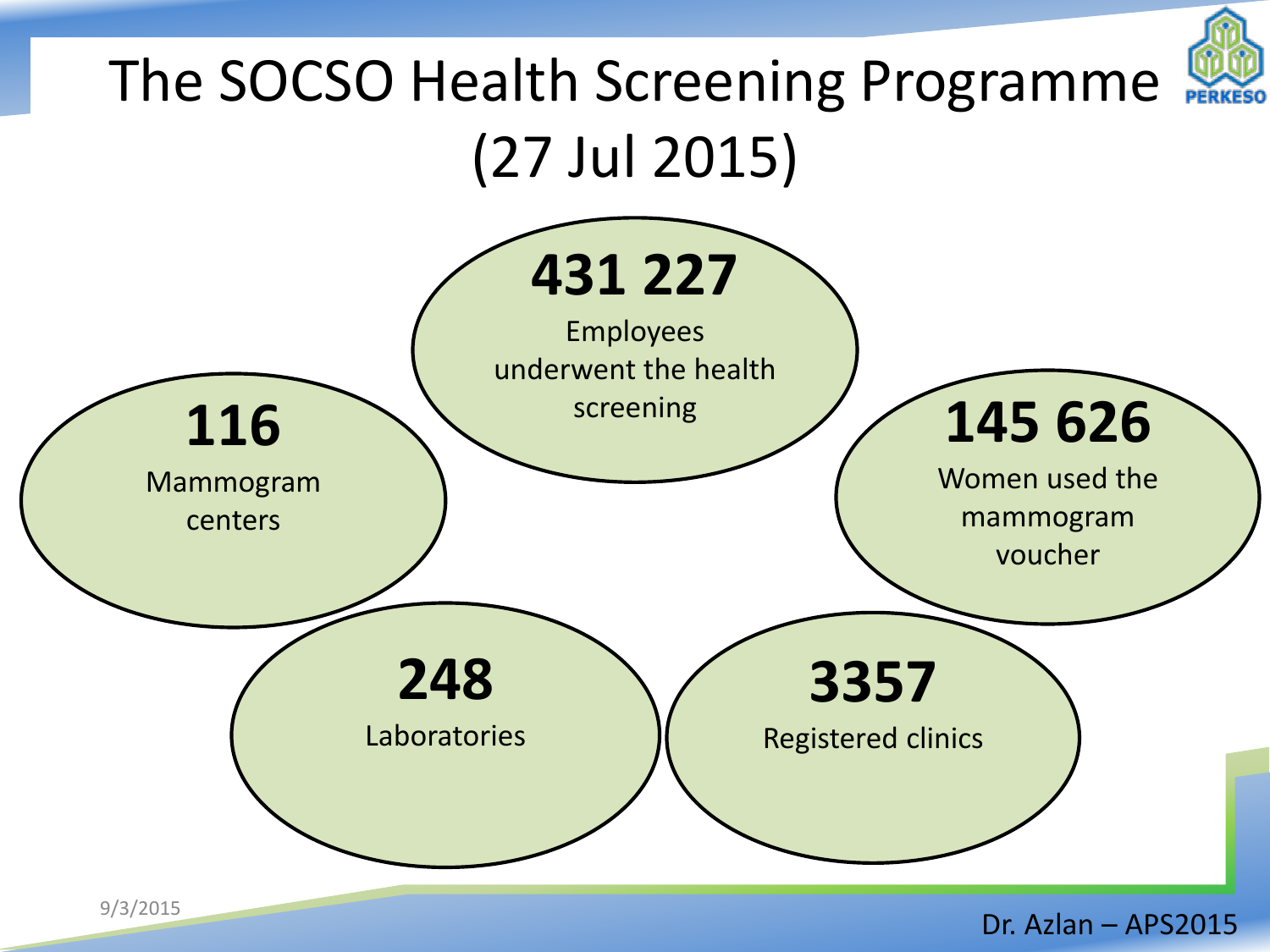

#### SOCSO HSP - usage



9/3/2015 **Dr. Azlan – APS2015**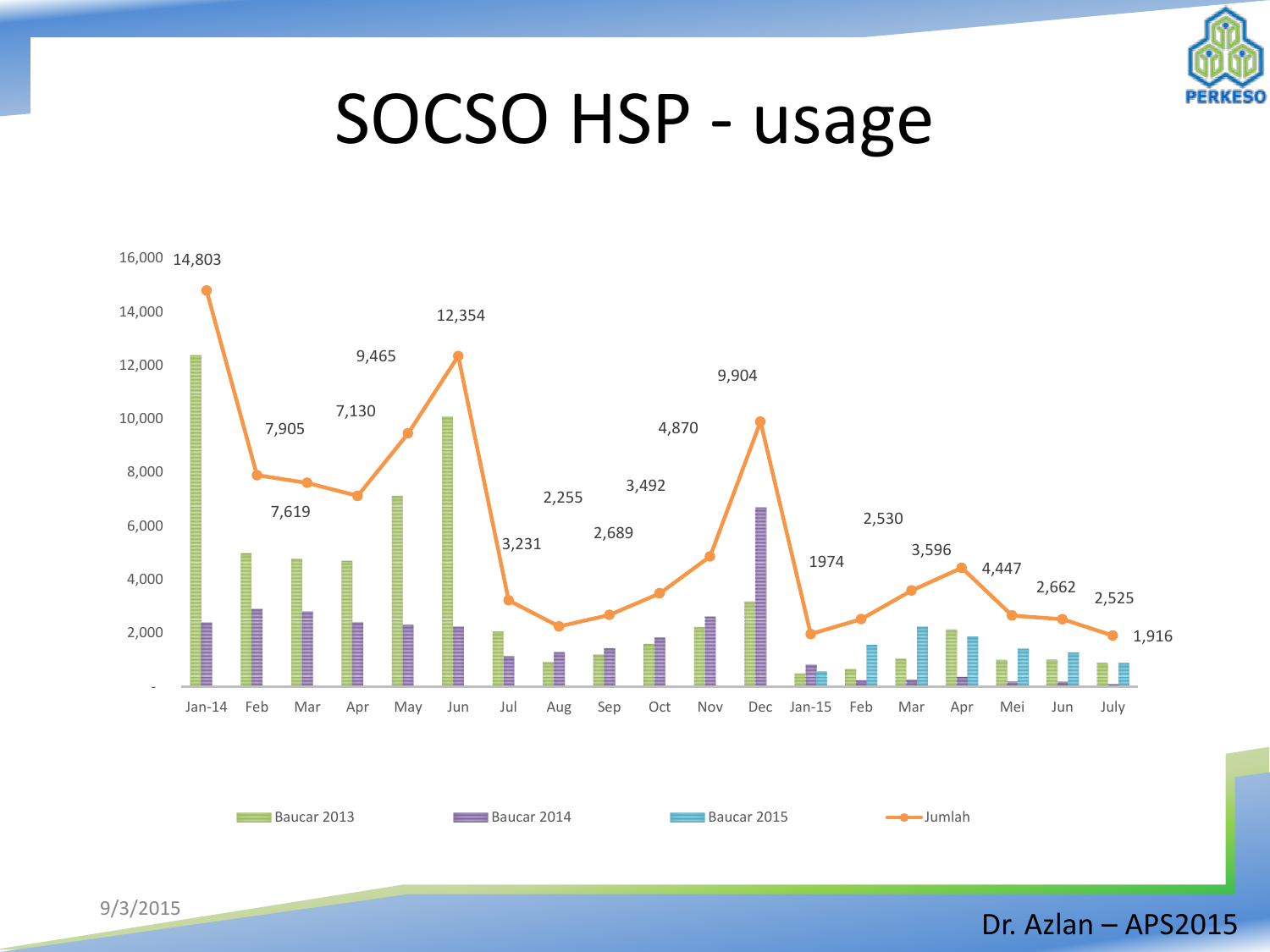

#### Trend of use by state

**numbers** 

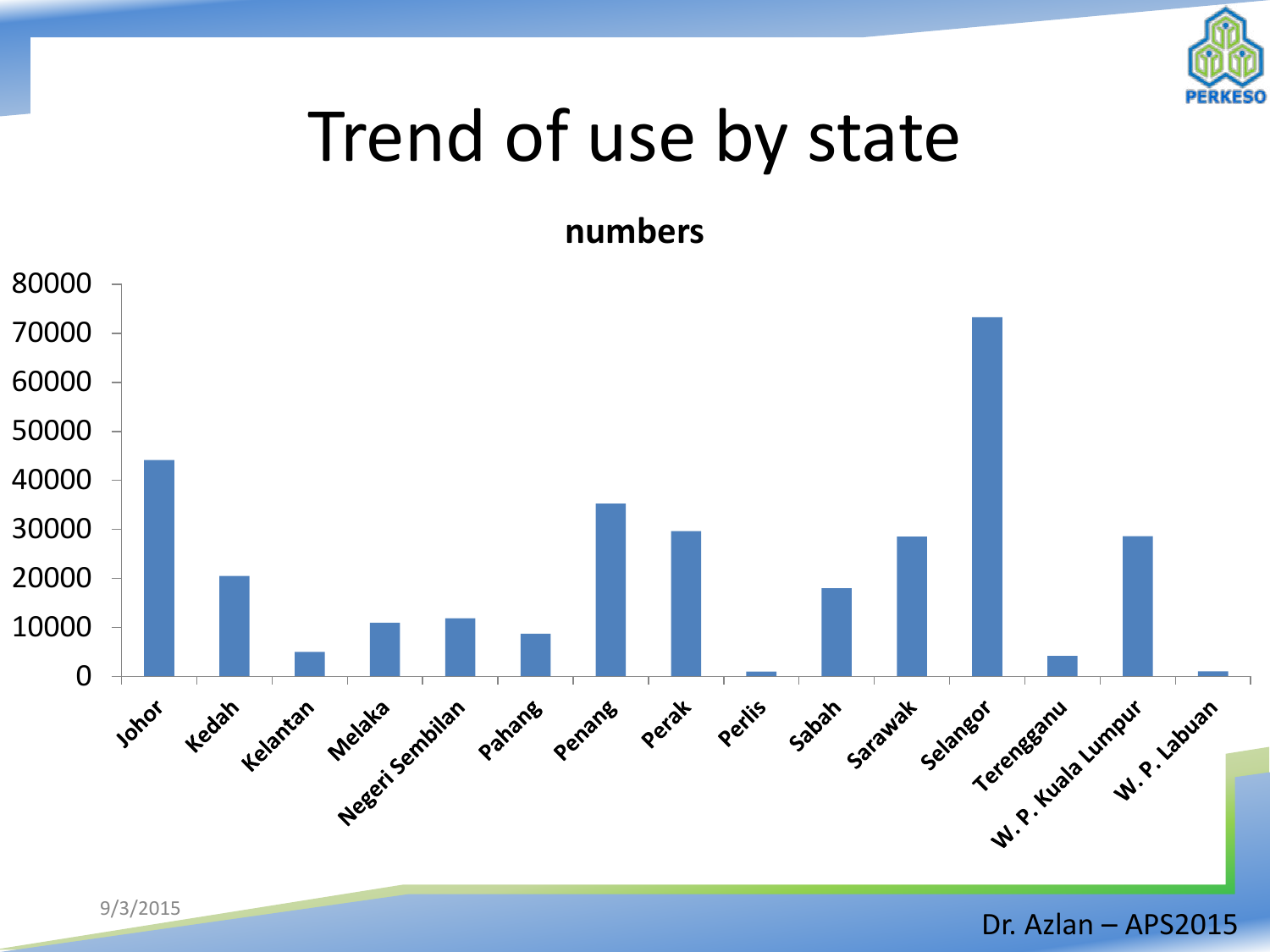

#### Trend of use by state

**percentage** 



9/3/2015 **Dr. Azlan – APS2015**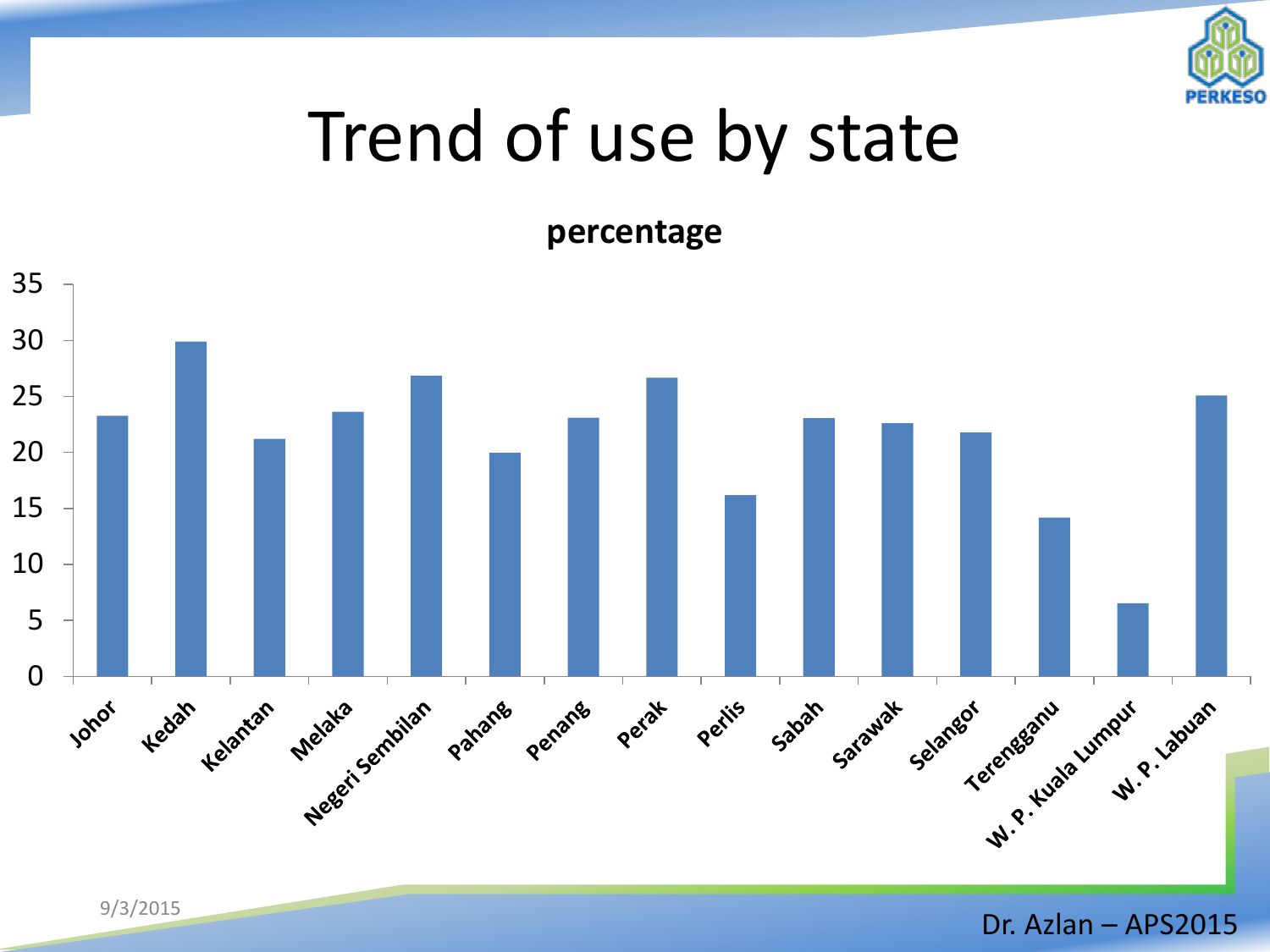

#### Number of unused vouchers and employers **40648 1343 53 # employers**   $\Box$  <5 ■ 5-100

**154,305** 

9/3/2015 **Dr. Azlan – APS2015** 

100-1000

■>1000

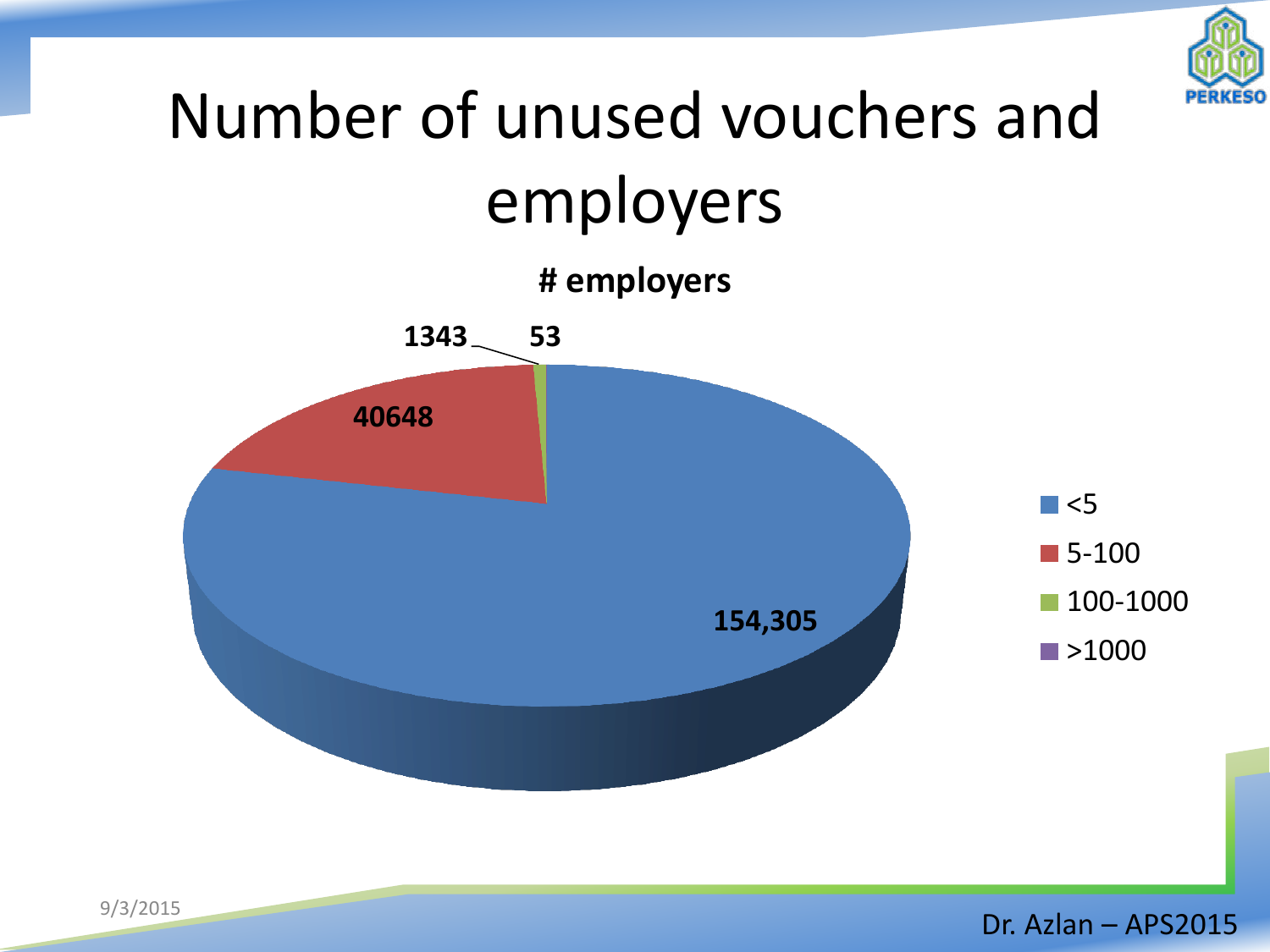

#### Health seeking behavior

| <b>Ethnic distribution</b><br>♦ Malay | : 35.0%    |
|---------------------------------------|------------|
| <b>♦ Chinese</b>                      | : 46.5%    |
| $\Diamond$ Indian                     | $: 12.0\%$ |
| <b>♦ Bumiputera Sabah</b>             | : 2.5%     |
| <b>↑ Bumiputera Sarawak</b>           | $: 3.0\%$  |
| <b>♦ Others</b>                       | 1.0%       |



#### *Have Had Previous Health Screening*

- **33.3%** of employees had a comprehensive health screening
- i.e **66.7%** had not had a comprehensive health screening prior to the HSP!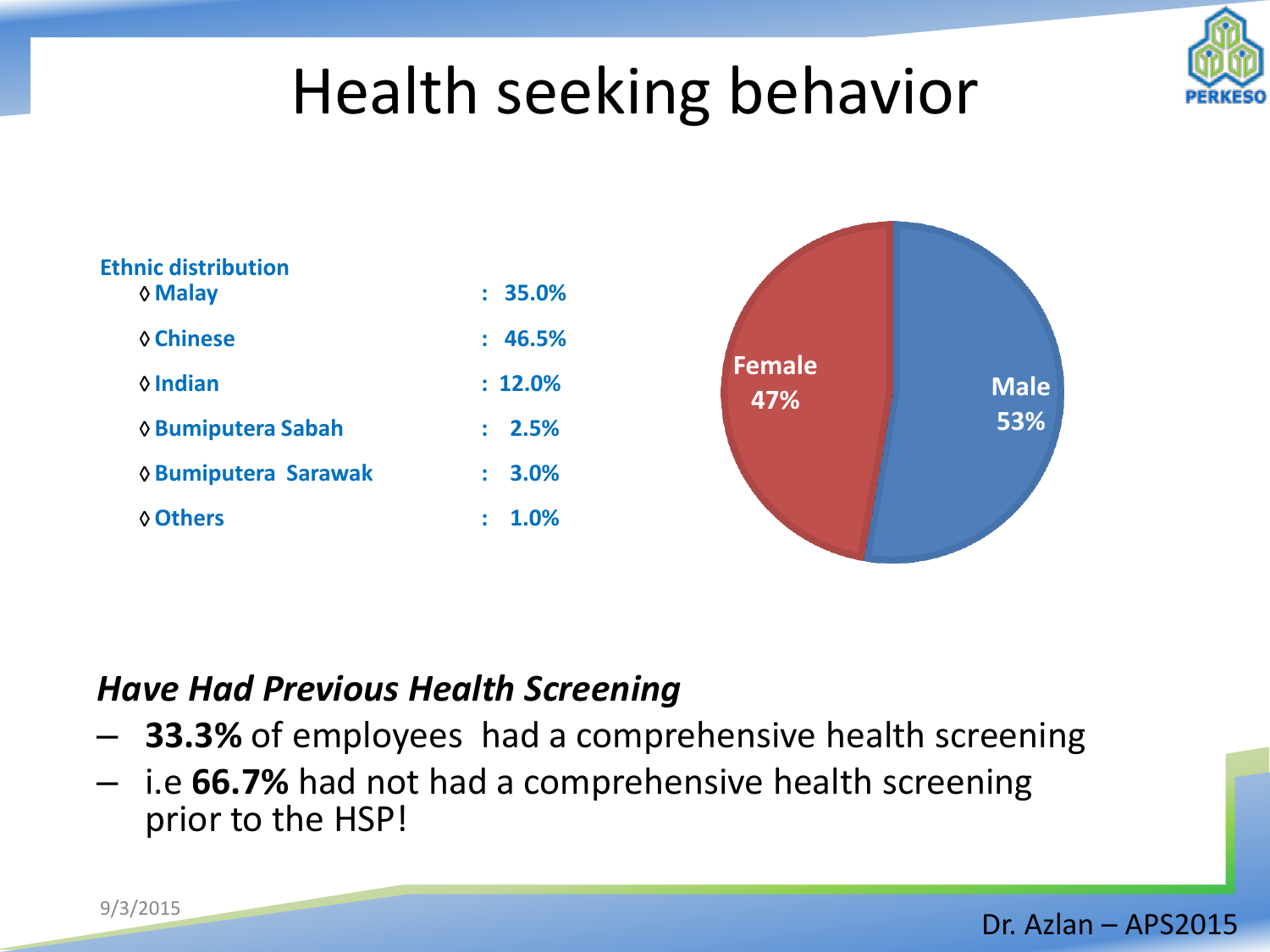

#### BMI status

- Body Mass Index
	- **Ounderweight** : 3.2%
	- **Observe Mormal** : 23.8%
	- $\cdot$   $\lozenge$  Pre-Obese : 39.3%
	- $\cdot$   $\lozenge$  Obese Class 1 : 28.9%
	- $\cdot$   $\circ$  Obese Class 2 : 3.6%
	- $\bullet \quad \lozenge$  Obese Class 3 : 1.2%

- 
- 
- *(CPG Mgt Obesity 2004)*

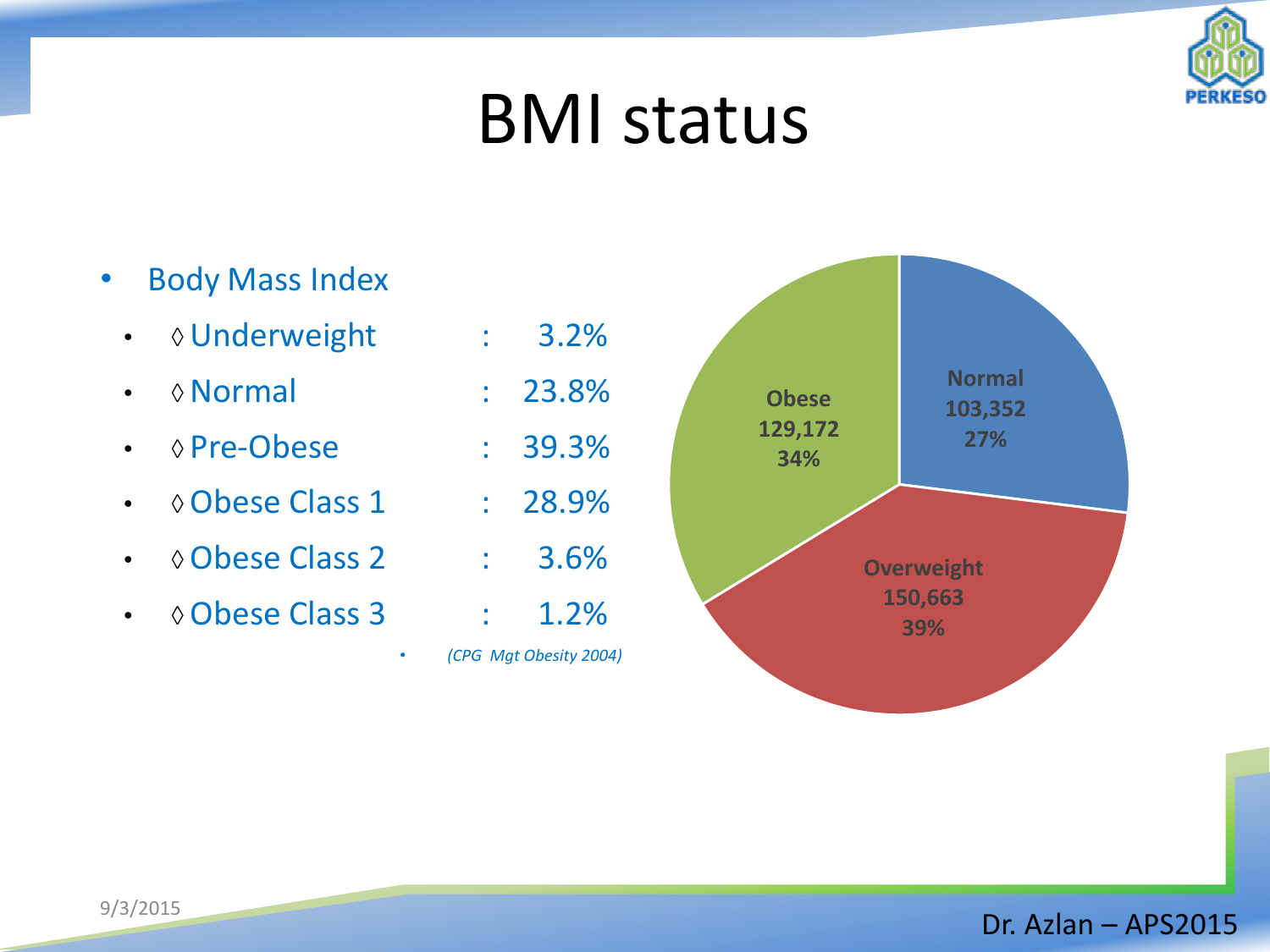#### Diabetes





- : 9.3%
	- *(CPG Mgt Type 2 Diabetes Mellitus 2009)*

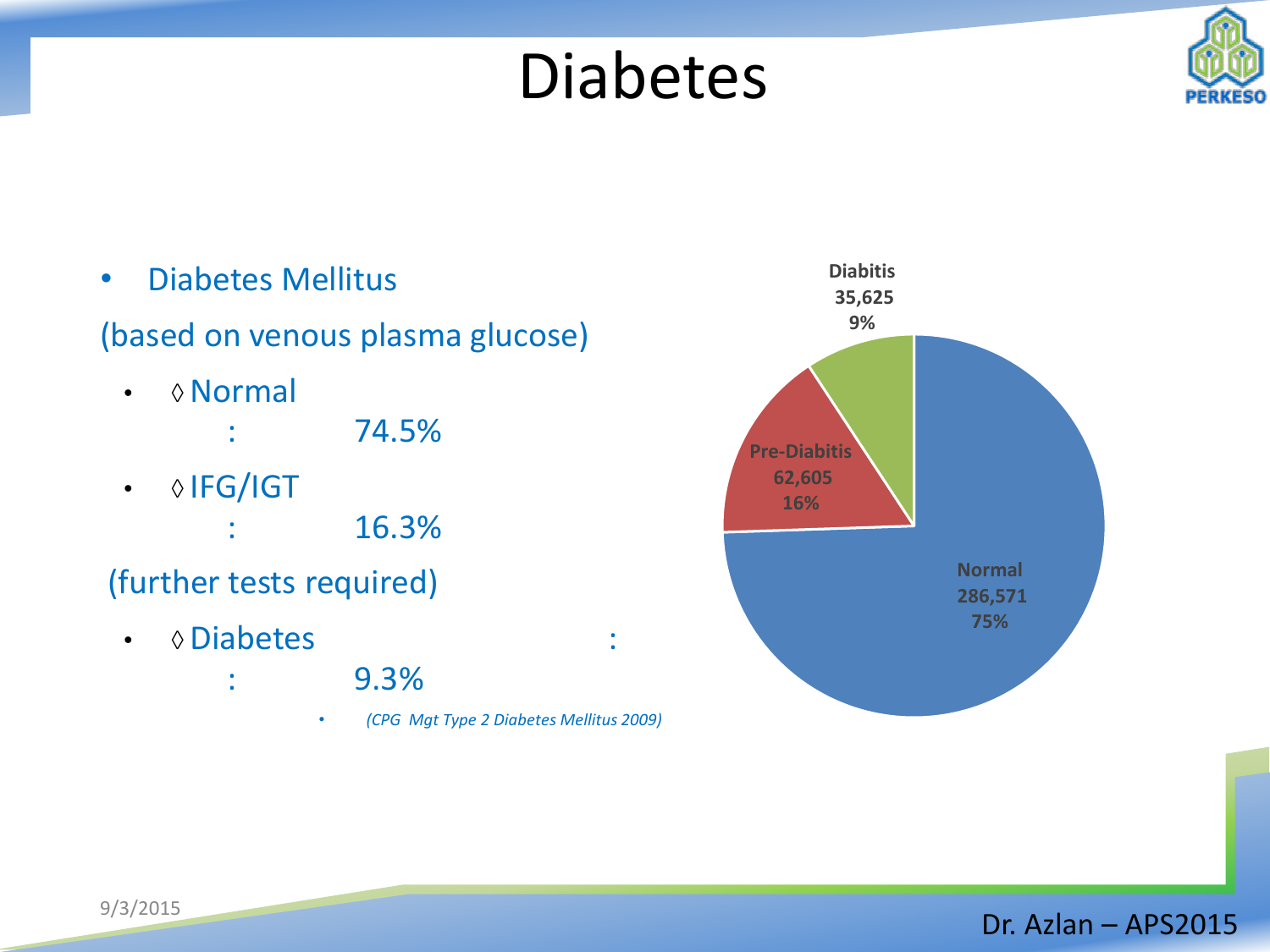

#### Hypertension

- Hypertension
	- **Optimal** : 19.6%
	- Normal : 32.7%
	- **Migh Normal** : 20.5%
	- **Mypertension Stage 1** : 20.2%
	- $\Diamond$  Hypertension Stage 2 : 5.6%
	- **Or Hypertension Stage 3 : 1.4%**

• *(CPG Mgt Hypertension 2013)*

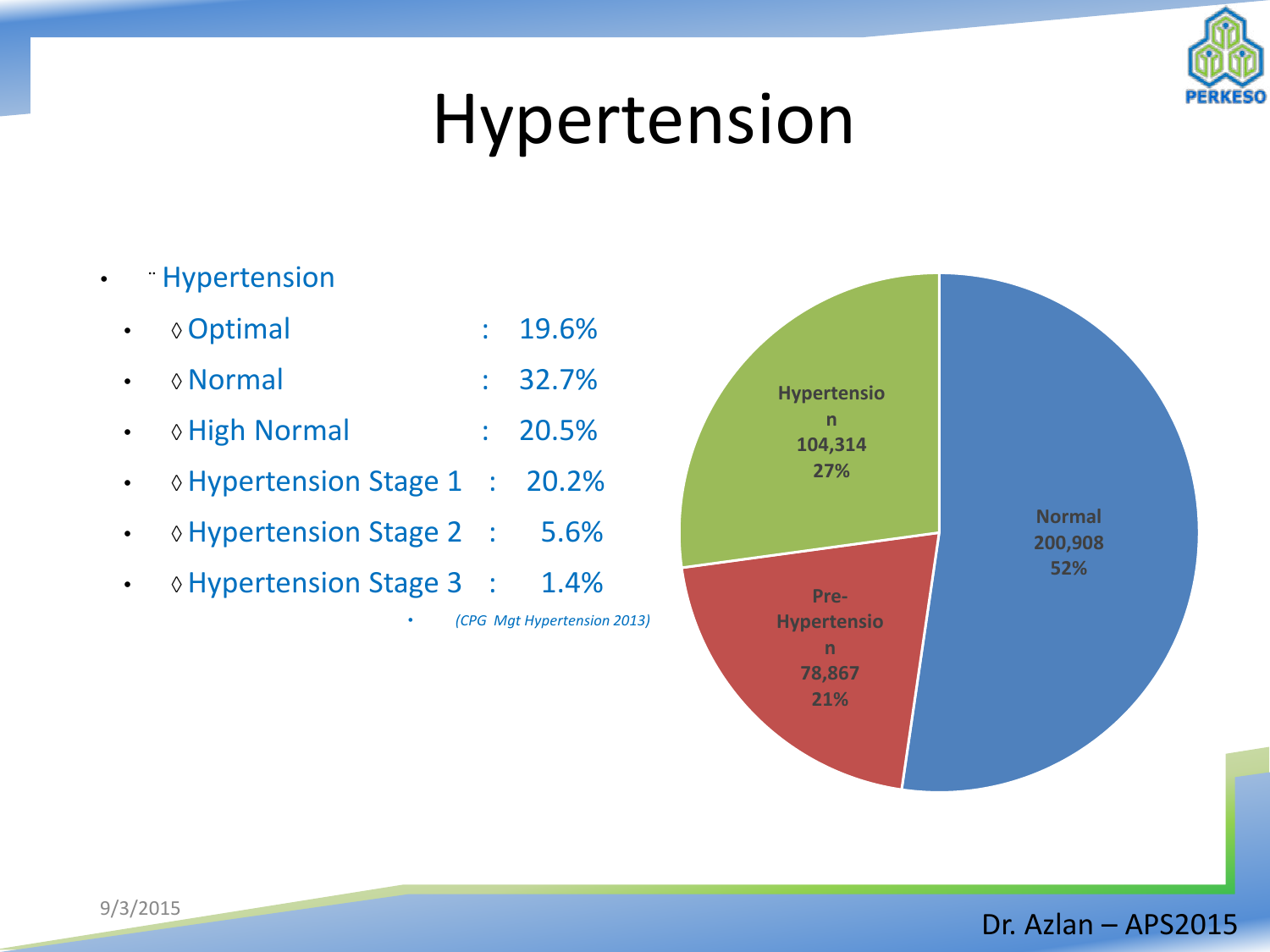

### Cancer screening

- *Female Cancer Screening*
- **Pap Smear (n= 116,004)**
	- $\Diamond$  71.6% found with normal findings.
	- ↑ 28.0% endometrial cells (others).
	- $\cdot$   $\Diamond$  0.4% with abnormal results.
- - Six (6) were found with carcinoma in situ.
- - 139 with high grade squamous or glandular lesion.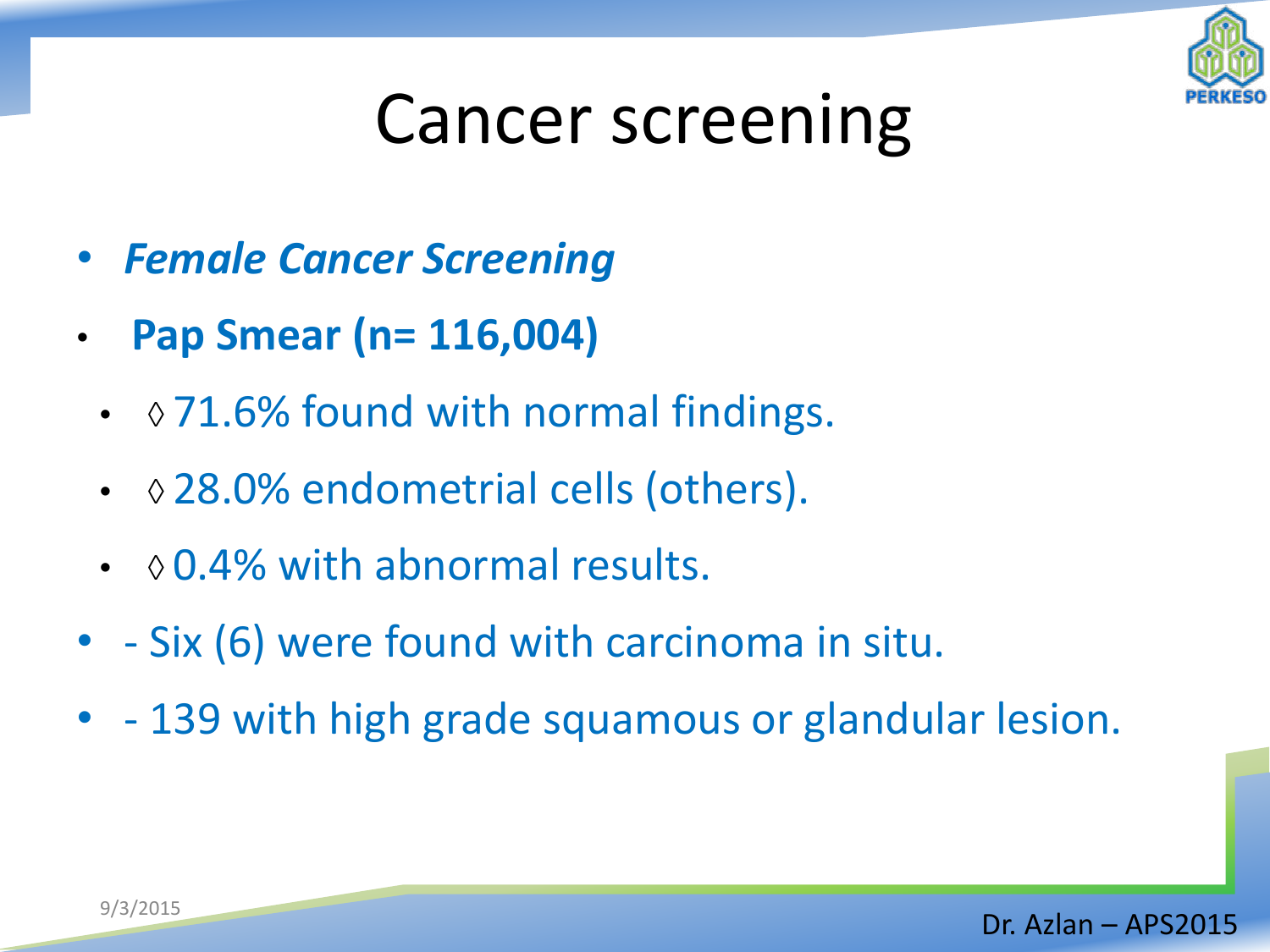

#### Cancer screening

- ¨ **Mammogram (n= 98,815)**
	- $\cdot$   $\Diamond$  65% found with normal findings (category 1).
	- $\cdot$   $\Diamond$  6% need for additional imaging (category 0).
	- $\Diamond$  28% found with benign findings (category 2 & 3).
	- $\cdot$   $\Diamond$  1% with suspicious and highly suspicious results.
- - 164 with findings highly suggestive of malignancy.

• *(CPG Mgt Breast Ca 2010)*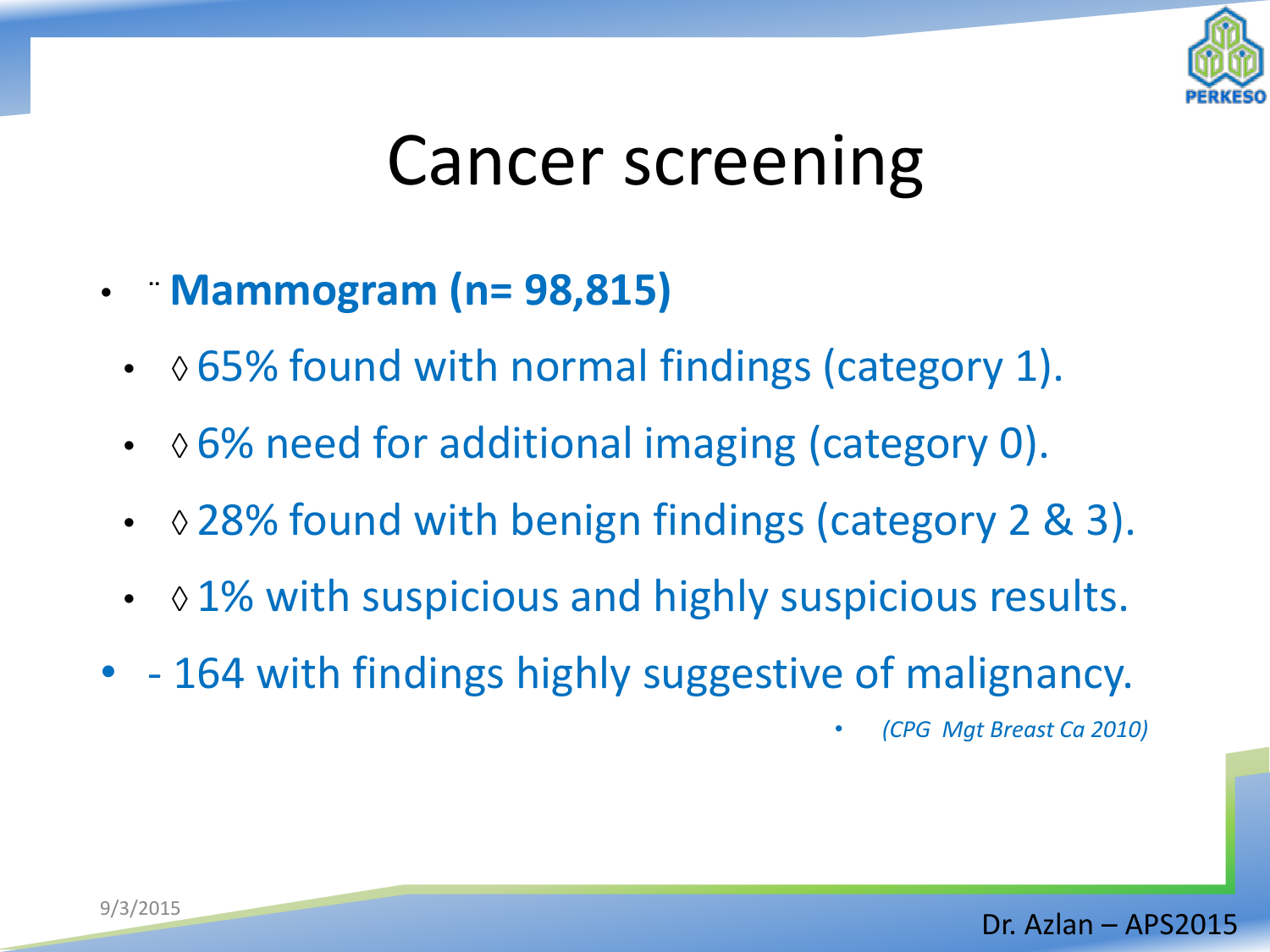# ISSUES

- Don't know that such benefit exists
- Voucher not received by employers
- Voucher not distributed by employers
	- Distance / extra task
	- Employer have better program
- Employees received voucher
	- Interested and use
	- Interested but not suitable time / procrastinate
		- Leave issues
		- Time off work issues
	- Have done it at other times
	- Not interested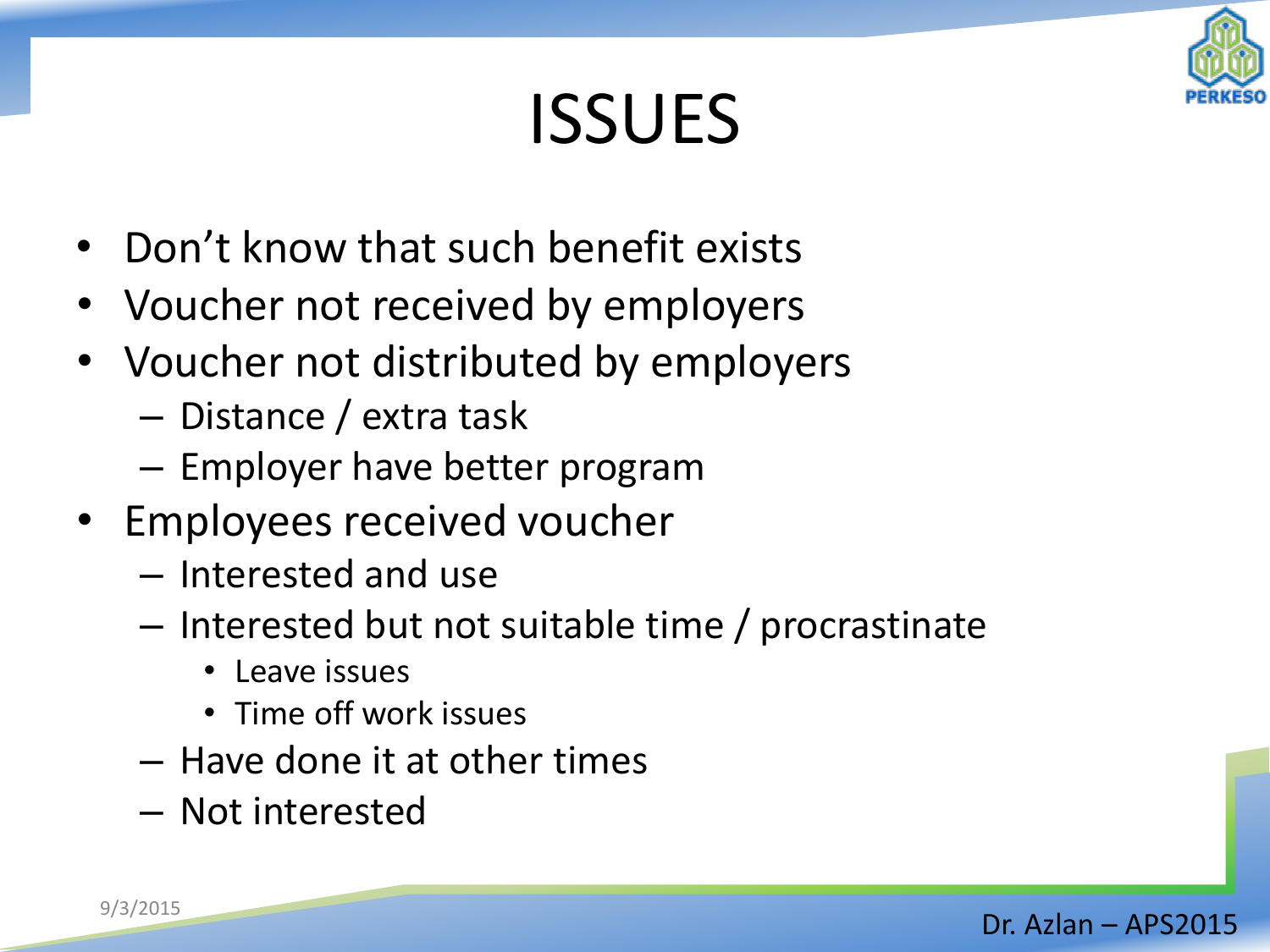

# Would these work?

- Employer
	- Provide time assistance.
	- Integrate into current medical benefit system or medical surveillance system.
- Clinics
	- Close work with employer
		- Mass workplace screening
- Employees

– Step up and take charge of your own health!